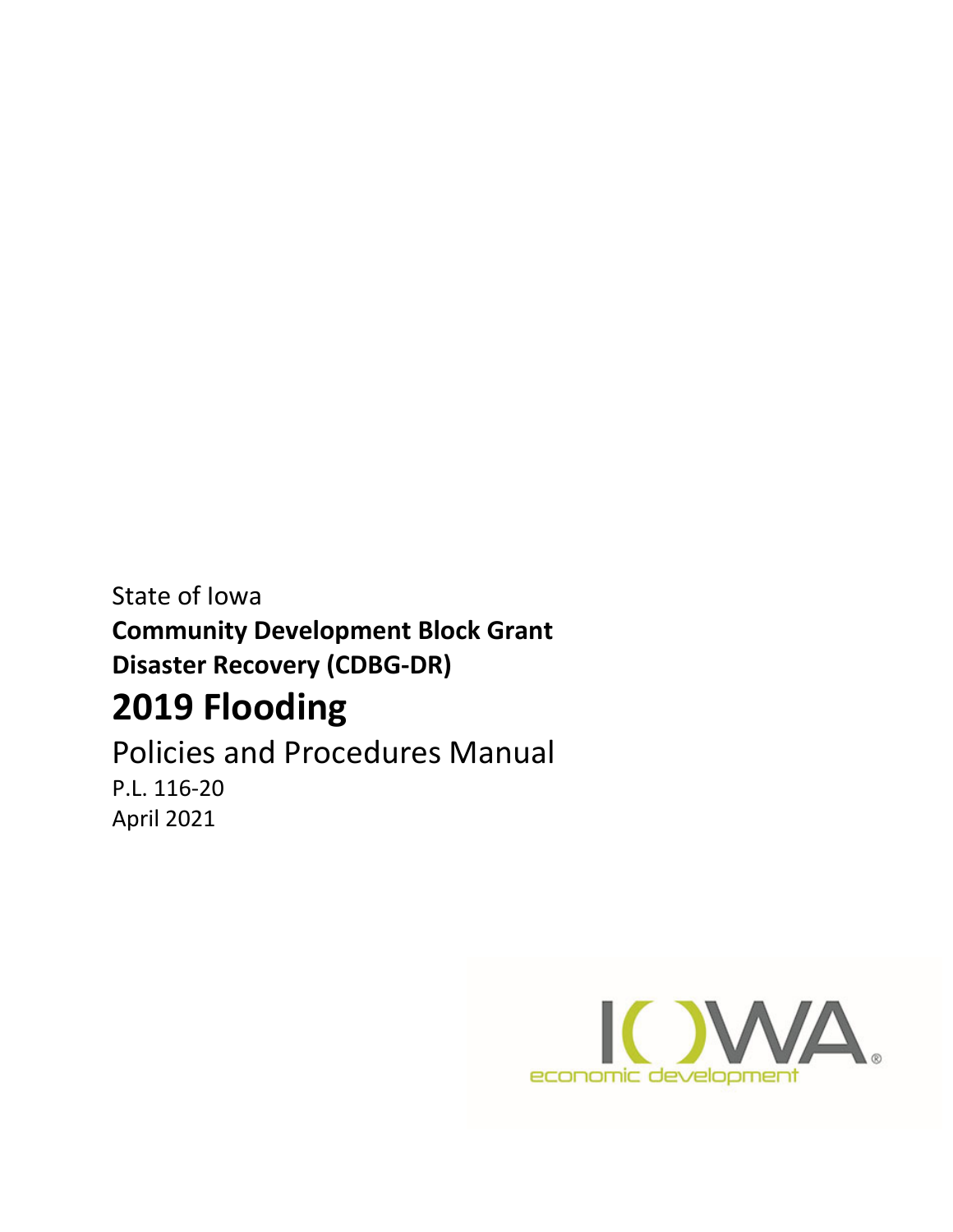## **PURPOSE**

The Iowa Economic Development Authority's (IEDA) Accounting and Community Development teams are committed to the effective financial management of the Community Development Block Grant Disaster Recovery (CDBG‐DR) award. The purpose of this policy and procedures document is to establish and communicate guidelines for the IEDA Disaster Recovery, Accounting, and Community Investments teams related to cash management, reporting, budgeting, and internal controls. This document will be updated periodically to incorporate policy and procedure changes in the CDBG‐DR program.

This full CDBG‐DR Policy and Procedures Manual contains both State specific policies and procedures as well as policies passed on to Recipients through the CDBG Management Guide, originally developed for CDBG funded projects. For additional guidance, the CDBG Management Guide is posted on IEDA's website under Community Infrastructure: CDBG Resources.

Text colored in Blue in this document references specific language that is required by and certified by the Federal Department of Housing and Urban Development (HUD) in accordance with Public Law 116‐20 and its associated published Federal Register Notices. No changes or modifications to said text is allowed without prior HUD approval.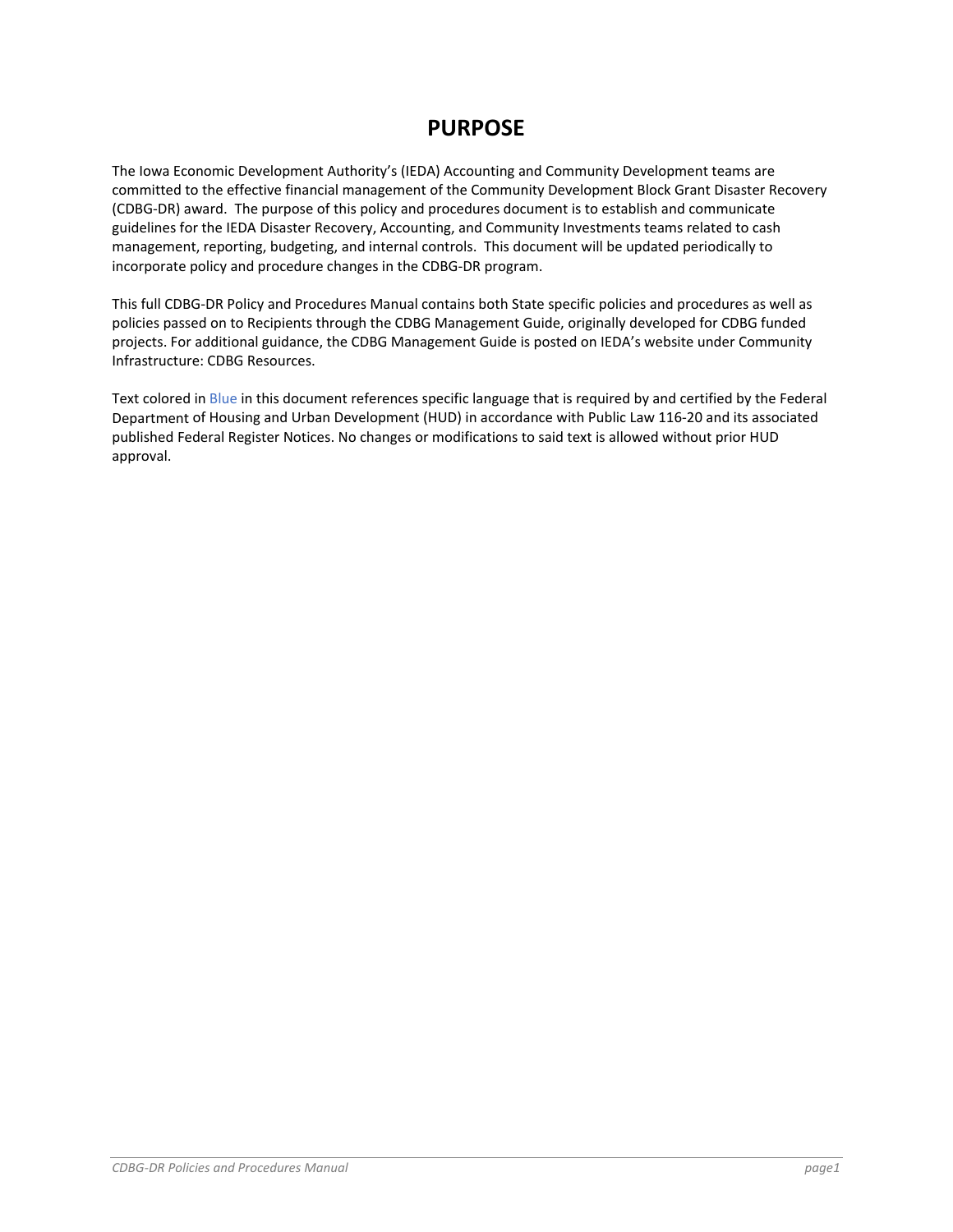## **STATE OF IOWA CDBG-DR POLICY AND** PROCEDURES/MANAGEMENT GUIDE **Table of Contents**

## **CONTENTS**